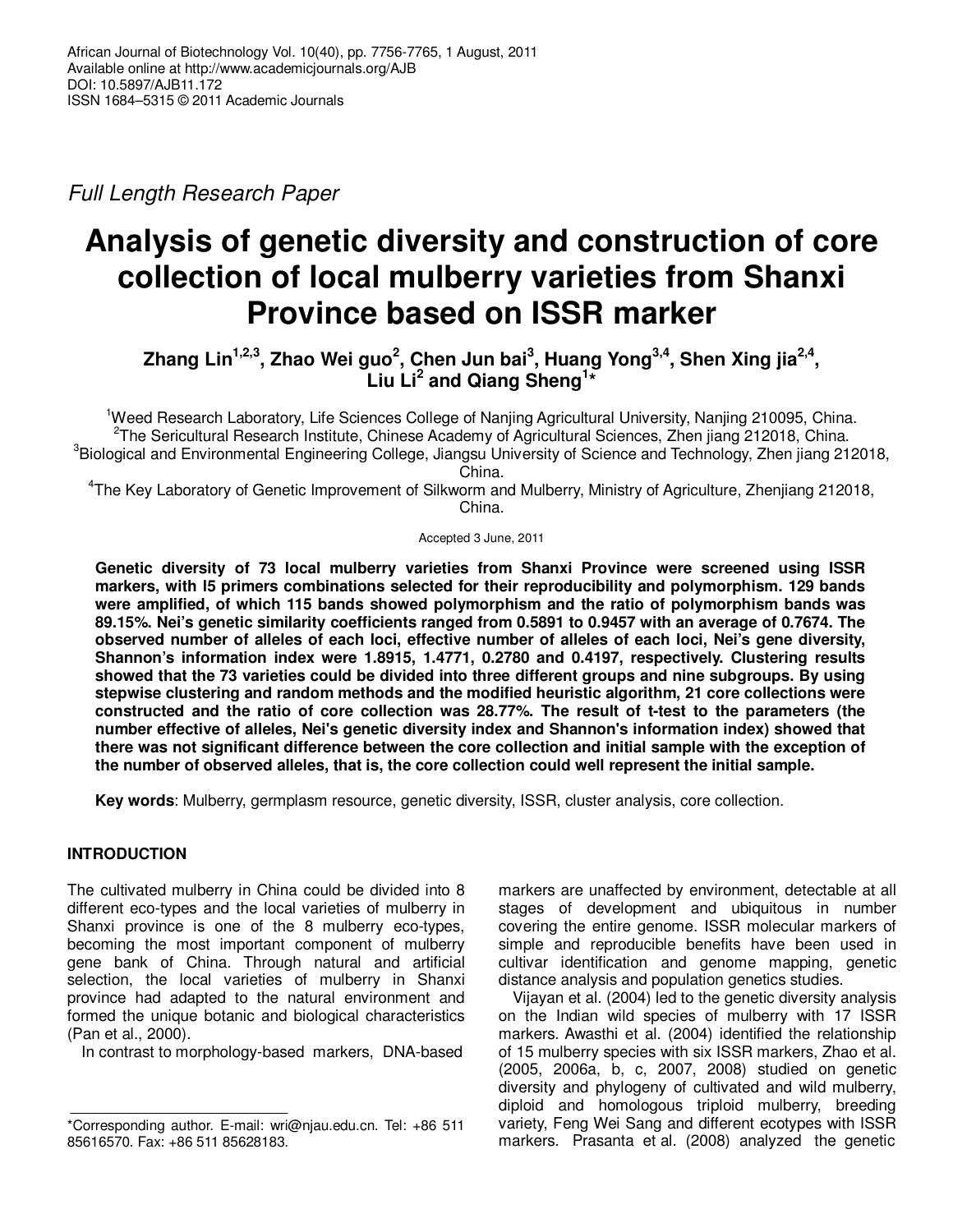variability and association of ISSR markers with some biochemical traits in mulberry (Morus spp.) genetic resources available in India. Huang et al. (2008) analyzed the genetic relationship of local varieties of Morus alba L. from Shandong province. Zhang et al. (2010) analyzed the genetic relationship of local varieties of mulberry from the lower area of Yellow River based on ISSR marker.

In 1984, the core collection construction was first proposed by Australian scholar Frankel, that is, with the small amount of genetic resources sample, to maximize the representative of the diversity of the main genetic resources. The aim of core collection construction is to give priority to the evaluation and utilization of core collection and to improve the management of genetic resource bank.

The traditional construction methods of core collection were based on the morphology or isozyme marker. Because morphology marker could be influenced by environmental factors easily and the results would not be accurate. DNA marker is rapid, accurate, efficient and not influenced by environmental factors, so it is an efficient method to construct core collection. Currently, by using the molecular marker, RFLP, RAPD, SSR, AFLP and so on, the construction of core collection of small germplasm samples has been reported: Sun et al. (2001) used RFLP to construct the core collection of common wild rice (Oryza rufipogon Griff.) and Asian cultivated rice (Oryza sativa L.). Hintum et al. (1994) used different DNA markers to construct the core collection of European spring barley (*Hordeum vulgare S.*) and compared the core collection to initial collection. Shen et al. (2001) used SSR to construct and evaluate the core collection of 120 collections of Yuannan local rice (O. sativa L.). Skroch et al. (1998) used RAPD to construct core collection of Mexico common soybean. Liu et al. (2006) used SSR and AFLP to construct and evaluate the core collection of 110 collections of pomelos (Citrus grandis Osbeck); the results showed that the core collection can well represent the initial collection.

In order to facilitate the preservation and further evaluation of germplasm of mulberry and in order to promote the management of the national mulberry germplasm gene bank in China, this research studied the diversity of 73 local varieties from Shanxi province with ISSR molecular marker, obtained the clustering UPGMA charts and constructed core collection using stepwise clustering and random sampling method based on the clustering results and clustering charts and finally evaluated as well the core collection using the related parameters of genetic diversity.

#### **MATERIALS AND METHODS**

#### **Plant materials**

The 73 local mulberry varieties used in this study were obtained from the national mulberry gene bank of the sericultural research institute, Chinese Academy of Agricultural Sciences (CAAS),

Zhenjiang, Jiangsu Province, China. The county of origin and the number of the tested varieties are listed in Table 1.

### **DNA isolation**

Total DNA was extracted from approximately 1.5 g of young leaves with the modified CTAB method (Zhao et al., 2000). The genomic DNA was quantified on 0.8% agarose gels and the samples were stored at -20°C for ISSR analysis.

#### **ISSR amplification, separation and visualization**

Twenty-two (22) ISSR markers (synthesized by Shanghai Bioasia Technology Co. Ltd., China) were screened using DNA samples from five varieties: Hong Ge Lu (73), Da Jing Sang (11), Ling Gu Da Ye (52), Jin Cheng Bai Pi Sang (56) and Yang Cheng Hei Ge Lu (61). Amplifications for screened primers and DNA samples were conducted independently for two to three times with the same procedure to verify the reproducibility and consistency of the ISSR markers. 15 primers were chosen out from 22 for ISSR analysis of genetic diversity based on their reproducible producing bands (Table 2).

PCR reactions were carried out in a volume of 15 µl containing 10 ng of total DNA, 10 × PCR buffer (200 mmol/l Tris-HCl pH 8.4, 2.5 mmol/l, 500 mmol/l KCl), 0.25 mmol/l of each dNTP, 6 pmol/l of each primer and 1 U of Taq DNA polymerase. The optimum annealing temperature was determined for each primer. PCR cycling conditions for all mulberry varieties (Flexigene thermal cycler) were: 2 min initial denaturation step (94°C); 36 cycles of 40 s at 94°C, 45 s at each specific annealing temperature and 90 s at 72°C; 7 min at 72°C. DNA fragments amplified were separated in 2.2% agarose gels at 90 W for 4 h in 1 X TBE buffer (100 mmol/l Tris-borate, pH 8. 0.2 mmol/l EDTA). The gel was dyed with ethidium bromide, visualized under ultra-violet light and photographed using a Kodak Digital Science 1D - EDAS 120 computerized gel analysis system. Molecular sizes of the amplified fragments were roughly estimated using a 2000 bp ladder (TaKaRa Dalian Biotechnology Co., Ltd., China).

#### **Diversity data analysis**

DNA banding patterns generated by ISSR were scored for the present (1) or the absent (0) of each amplified band and all ISSR assays were repeated twice and only distinct, reproducible, wellresolved bands were scored. Calculate the number of all PCR amplification bands and polymorphic bands per primer and evaluate the percentage of polymorphism. Nei'S (Nei and Li, 1979) gene diversity, Shannon's information index, genetic similarity, genetic distance estimated by Nei'S coefficient between pairs and dendrograms based upon the unweighted pair group method with arithmetical averages (UPGMA) were analyzed using Popgene software, version 3.5.

#### **Construction method of core collection**

A dendrogram of all 73 local varieties of mulberry based on the genetic similarity coefficient was generated by UPGMA cluster method. According to the clustering results and dendrogram, we used stepwise clustering and random sampling method to construct core collection, that is, according to a dendrogram, one accession of each group with two accessions of similar genetic variation was randomly chosen for next cluster, the accession went into next cluster if there was only one accession in a group. The sample from the first cluster was clustered and chosen again in the same way.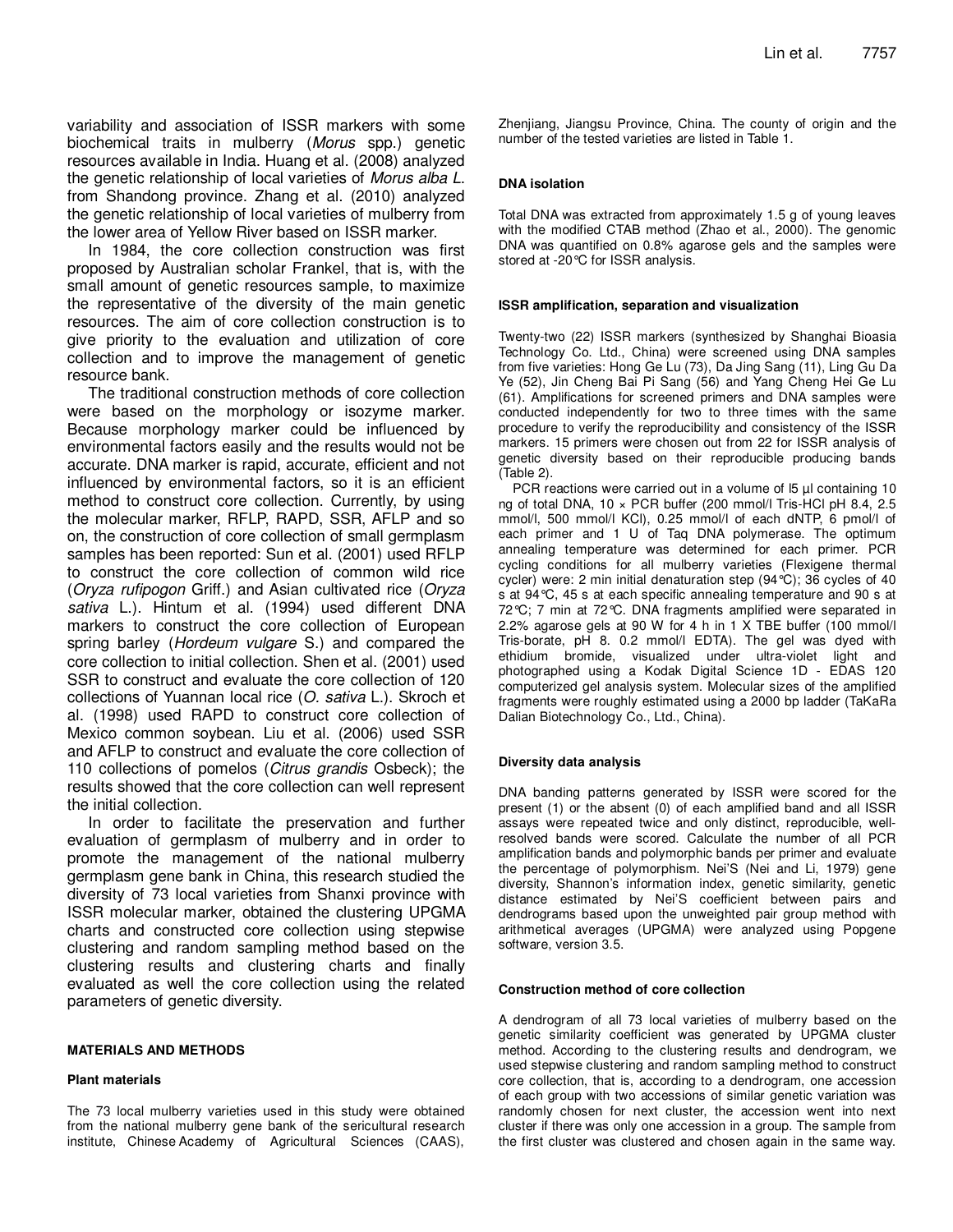| <b>Number</b>  | Variety             | Origin                 |
|----------------|---------------------|------------------------|
| 1              | Nan He No.7         | Shanxiqinshui county   |
| 2              | Bai Ge Lu No.1      | Shanxiyangcheng county |
| 3              | Bai Ge Lu No.2      | Shanxigaoping county   |
| 4              | Nan He No.24        | Shanxiqinshui county   |
| 5              | Ling Lu Shan Sang   | Shanxilingchuan county |
| 6              | Wang Chuan Ge Lu    |                        |
|                |                     | Shanxiwangchuan county |
| $\overline{7}$ | Hong Ge Lu          | Shanxiyangcheng county |
| 8              | Yan Shan Sang       | Shanxiyangcheng county |
| 9              | Jin Niu Er Sang     | Shanxiyangcheng county |
| 10             | Rui Ma No.1         | Shanxilingchuan county |
| 11             | Da Jin Sang         | Shanxiyangcheng county |
| 12             | Qin Zhuang Sang     | Shanxigaoping county   |
| 13             | Hei Lu Sang         | Shanxijincheng county  |
| 14             | Multi-Friuts Sang   | Shanxiwanrong county   |
| 15             | Jin Bai Sang        | Shanxi province        |
| 16             | Jin Luo Sang        | Shanxizhongyang county |
| 17             | Jin Hong Pi Wo Sang | Shanxiwanrong county   |
| 18             | Chang Tiao Huang Lu | Shanxigaoping county   |
| 19             | Yan Shan Sang No.7  | Shanxiyangcheng county |
| 20             | Hong Yan Sang       | Shanxiyuci county      |
| 21             | Li Ye Sang          | Shanxigaoping county   |
| 22             | Lv Nai Nai Sang     | Shanxiqinshui county   |
| 23             | Yang Sang No.2      | Shanxiyangcheng county |
| 24             | Wu Zhi Sang         | Shanxigaoping county   |
| 25             | Zhang Zhuang No.5   | Shanxiqinshui county   |
| 26             | Da Jing Sang        | Shanxiyangcheng county |
| 27             | Huang Ke Sang       | Shanxijincheng county  |
| 28             | Ge Mo Sang          | Shanxijincheng county  |
| 29             | Xian Yi No.5        | Shanxiyangcheng county |
| 30             | He Kou No.2         | Shanxiqinshui county   |
| 31             | Jin Da Hei Sang     | Shanxiyangcheng county |
| 32             | Hong Ya Sang No.1   | Shanxiwanrong county   |
| 33             | Duan Shi No.1       | Shanxiqinshui county   |
| 34             | Xiao Hei Lian       | Shanxigaoping county   |
| 35             | Hong Ya Sang No.2   | Shanxiwanrong county   |
| 36             | Da Hei Lian         | Shanxigaoping county   |
| 37             | Zhong Yang No.1     | Shanxizhongyang county |
| 38             | Zhong Yang No.2     | Shanxizhongyang county |
| 39             | Zhong Yang No.3     | Shanxizhongyang county |
| 40             | Zhong Yang No.4     | Shanxizhongyang county |
| 41             | Liulin No.3hao      | Shanxiliulin county    |
| 42             | Liulin No.2hao      | Shanxiliulin county    |
| 43             | Shi Ye Shan Sang    | Shanxiyangcheng county |
| 44             | Bai Guo Sang        | Shanxiqinshui county   |
| 45             | Zhang Zhuang No.4   | Shanxilingchuan county |
|                |                     |                        |
| 46             | Che Pi Sang         | Shanxilingchuan county |
| 47             | Ling Lu Sang        | Shanxilingchuan county |
| 48             | Ling Chuan No.9     | Shanxilingchuan county |
| 49             | Rui Ma No.2         | Shanxilingchuan county |
| 50             | Ling Gu Sang        | Shanxilingchuan county |
| 51             | Ling Qin Sang       | Shanxilingchuan county |

|  |  |  | Table 1. Varieties of the local mulberries' origins and names. |
|--|--|--|----------------------------------------------------------------|
|  |  |  |                                                                |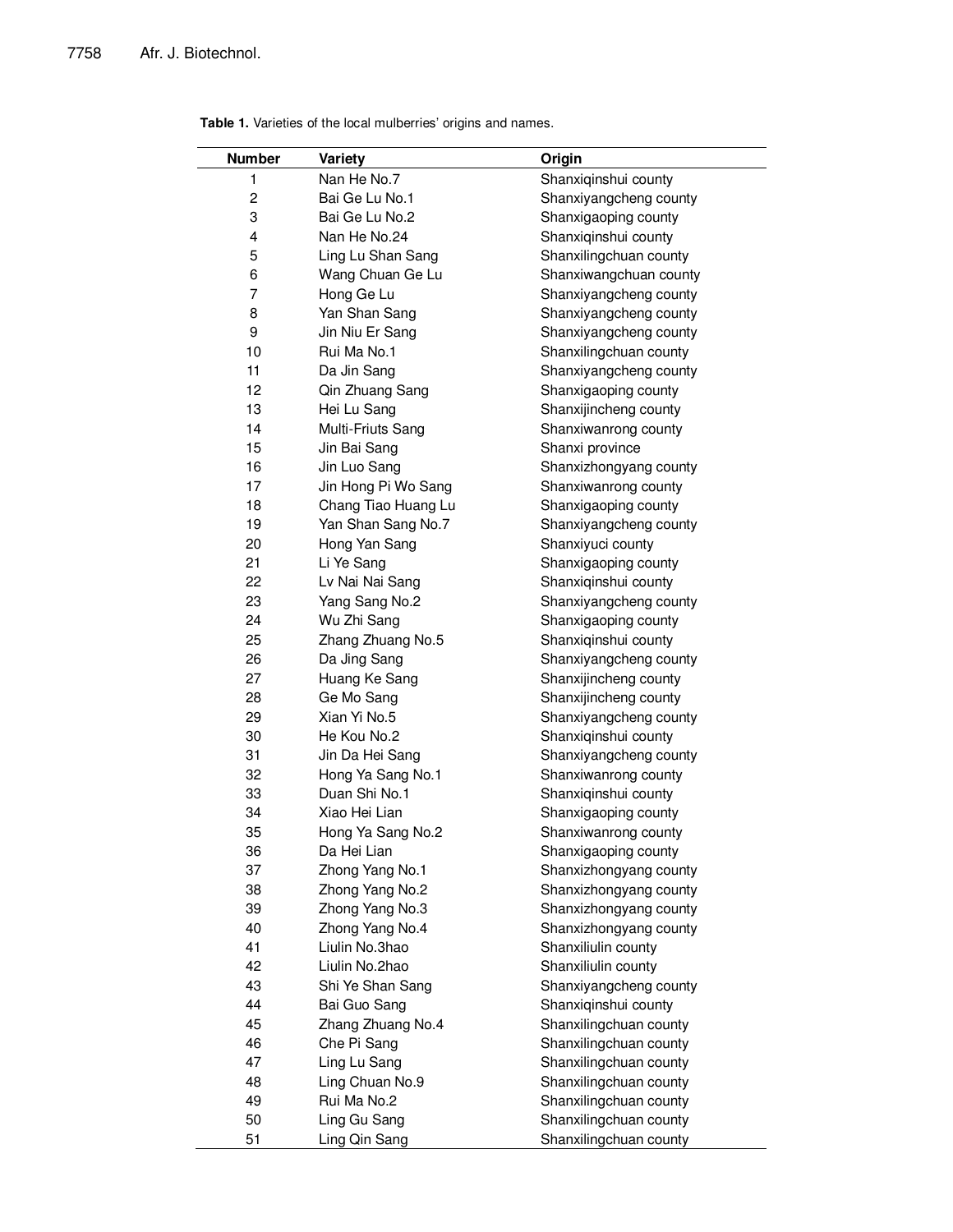| Ling Gu Da Ye               | Shanxilingchuan county |
|-----------------------------|------------------------|
| Nan He No.19                | Shanxiqinshui county   |
| Jin Cheng Huang Lu Tou No.1 | Shanxijincheng county  |
| Ling Chuan No.23            | Shanxilingchuan county |
| Jin Ceng Bai Pi Sang        | Shanxijincheng county  |
| Bai Ge Lu No.3              | Shanxiyangcheng county |
| Hei Ge Lu No.1              | Shanxiyangcheng county |
| Jin Hei Ge Lu               | Shanxiyangcheng county |
| Hei Ge Lu No.5              | Shanxiyangcheng county |
| Yang Cheng Hei Ge Lu        | Shanxiyangcheng county |
| Hei Ge Lu No.4              | Shanxiyangcheng county |
| Jin Cheng Bai Ge Lu         | Shanxijincheng county  |
| Yang Cheng Bai Ge Lu        | Shanxiyangcheng county |
| Ding Dian Bai Ge Lu         | Shanxiyangcheng county |
| Jin Cheng Bai Ge Lu No.1    | Shanxiyangcheng county |
| Heng He Hong Ge Lu          | Shanxiyangcheng county |
| Ge Lu Sang                  | Shanxiqinshui county   |
| Huang Ge Lu No.2            | Shanxiqinshui county   |
| Nan He No.26                | Shanxiqinshui county   |
| He Kou No.23                | Shanxiqinshui county   |
| Yang Cheng Huang Ge Lu      | Shanxiyangcheng county |
| Huang Ge Lu No.1            | Shanxiqinshui county   |
|                             |                        |

**Table 1**. continues.

**Table 2.** List of primers, amplification conditions and polymorphism of ISSR markers used.

| <b>Primer</b><br>name | <b>Sequence</b><br>$(3' - 5')$ | $Tm$ ( $^{\circ}$ c) | Annealing<br>temperature $(°C)$ | Number of<br>amplified band | Number of<br>polymorphic band | Polymorphic<br>percentage |
|-----------------------|--------------------------------|----------------------|---------------------------------|-----------------------------|-------------------------------|---------------------------|
| ISSR01                | (GTGC) $_4$                    | 61.80                | 54                              | 5                           | 5                             | 100.00                    |
| ISSR02                | (GAG) <sub>4</sub> GC          | 55.87                | 54                              | 7                           | 4                             | 57.14                     |
| ISSR03                | $(CT)_{8}TG$                   | 55.02                | 56                              | 8                           | 8                             | 100.00                    |
| ISSR04                | $(AG)_{8}TA$                   | 52.74                | 56                              | 10                          | 9                             | 90.00                     |
| ISSR06                | $(GA)_6GG$                     | 50.01                | 56                              | 11                          | 11                            | 100.00                    |
| ISSR08                | $(CT)_{8}AC$                   | 50.02                | 56                              | 9                           | 8                             | 88.89                     |
| ISSR <sub>10</sub>    | (GACA) <sub>4</sub>            | 51.55                | 57                              | 12                          | 12                            | 100.00                    |
| ISSR <sub>13</sub>    | $(CT)_{8}GC$                   | 57.30                | 57                              | 9                           | 9                             | 100.00                    |
| ISSR14                | $(AG)_{8}TC$                   | 55.02                | 55                              | 9                           |                               | 77.78                     |
| ISSR16                | (CT) <sub>6</sub> GC           | 50.01                | 52                              | 9                           | 8                             | 88.89                     |
| ISSR17                | $(AG)_{6}TC$                   | 47.09                | 44                              | 8                           |                               | 87.50                     |
| ISSR18                | (CT) <sub>6</sub> TG           | 47.09                | 42                              | 8                           | 6                             | 75.00                     |
| ISSR19                | $(AG)_{6}TA$                   | 44.16                | 42                              |                             | 6                             | 85.71                     |
| ISSR <sub>20</sub>    | $(CT)_6CC$                     | 50.01                | 56                              | 9                           | 9                             | 100.00                    |
| ISSR <sub>22</sub>    | (CT) <sub>6</sub> AC           | 47.09                | 42                              | 8                           | 6                             | 75.00                     |
| Total                 |                                |                      |                                 | 129                         | 115                           |                           |
| Mean                  |                                |                      |                                 | 8.6                         | 7.7                           | 89.15                     |

When the sample number meets the designed standard, the cluster was stopped and the core collection could be constructed by these accessions. The difference in genetic diversity between core collection and initial samples was measured by t-test for means, coefficient of variation and range (Hu et al., 2000, 2001).

of the 73 varieties after the first round of the cluster, 47 varieties were selected out of the 62 varieties after the second round of the cluster, 30 varieties were selected out of the 47 varieties after the third round of the cluster, 21 varieties were selected out of the 30 varieties after the fourth round of the cluster, 18 varieties were selected out of the 21 varieties after the fifth round of the cluster, 15

According to the methods earlier, 62 varieties were selected out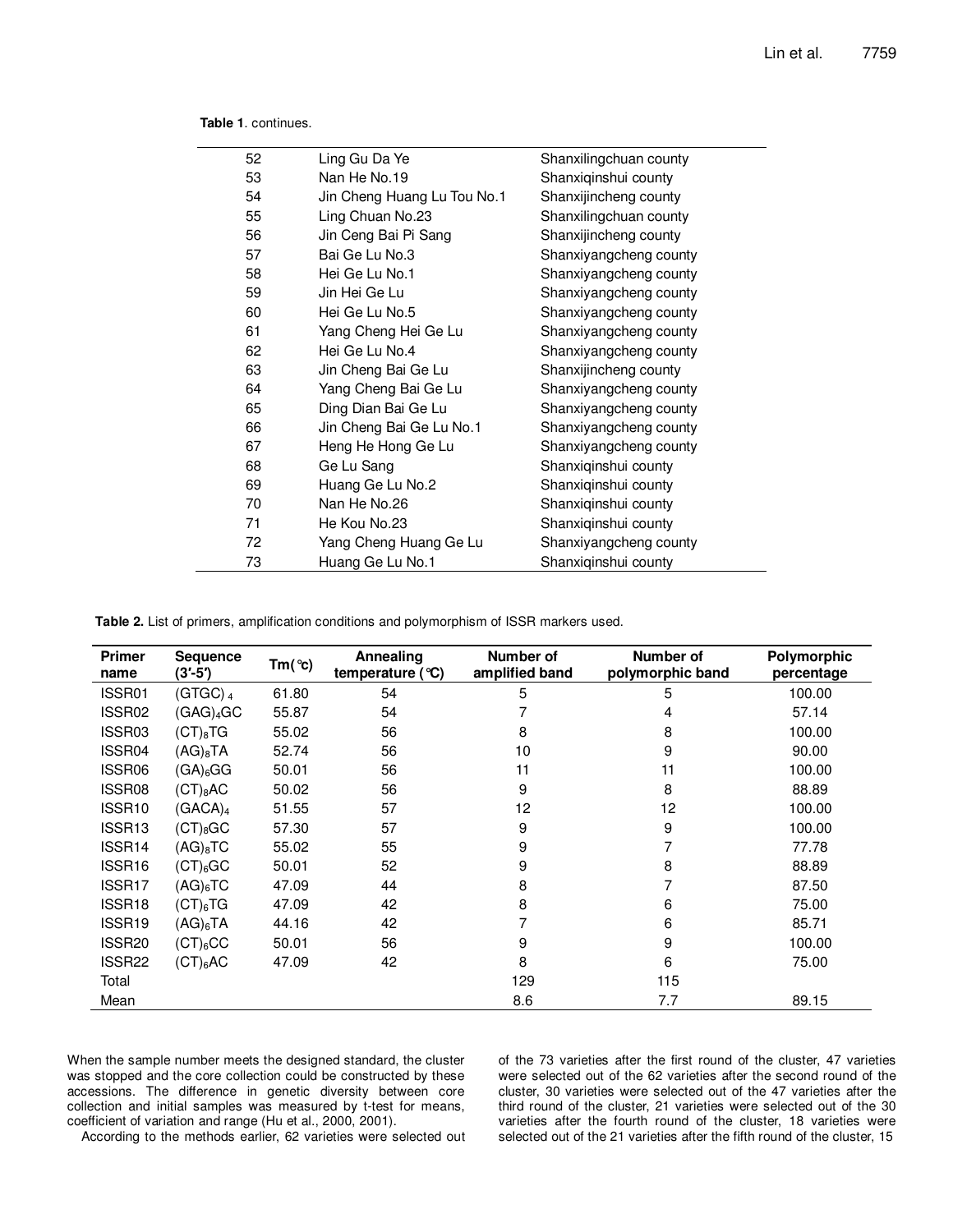varieties were selected out of the 18 varieties after the sixth round of the cluster. Finally, six sample groups, composed of 62, 47, 30, 21, 18 and 15 were obtained successively and were numbered as follows: Group i, ii, iii, iv, v, vi

Group i was composed of 62 collections, the local mulberry varieties number:

1,2,4,5,6,7,8,9,10,11,12,13,14,16,18,19,20,22,23,24,25,26,27,28,29 ,30,31,32,34,35,36,37,38,39,40,42,43,44,45,47,48,49,50,51,52,53,5 4,55,56,57,59,60,61,62,63,64,66,67,68,70,71,72.

Group ii was composed of 47 collections, the local mulberry varieties number:

1,4,6,7,8,9,10,11,12,13,16,19,20,23,24,25,27,29,30,32,34,35,36,37, 38,39,42,43,44,45,47,48,50,51,52,54,55,56,59,60,62,63,66,67,70,7 1,72.

Group iii was composed of 30 collections, the local mulberry varieties number:

1,6,7,9,11,12,16,20,24,25,29,32,36,37,39,42,44,47,50,54,56,59,60, 62,63,66,67,70,71,72.

Group iv was composed of 21 collections, the local mulberry varieties number:

1,9,11,16,20,24,25,29,32,36,39,44,47,54,59,62,66,67,70,71,72.

Group v was composed of 18 collections, the local mulberry varieties number:

1,9,11,16,20,24,29,32,36,39,44,47,54,59,66,67,71,72.

Group vi was composed of 15 collections, the local mulberry varieties number: 1,9,16,20,29,32,36,44,47,54,59,66,67,71,72.

## **Core collection data analysis**

With the original data (0 and 1 composed matrix) gained from ISSR marker, we calculated the number of polymorphic loci, the percentage of polymorphic loci, the number of observed alleles, the number of effective alleles, Nei's gene diversity and Shannon's information index of the samples by PopGene32 software and did ttest by SPSS 13.0 software (Liu et al., 2006).

## **RESULTS**

## **Levels of polymorphism revealed by ISSR-PCR markers**

From prescreening assays with five mulberry varieties using 22 ISSR primers, 15 markers generated bright amplification products and polymorphisms and were used in further analysis (Table 2). A total of 129 reliable fragments were obtained. The number of bands per primer ranged from 5 to 12 with an average of each primer amplified 8.6 bands. Among them, 115 bands were polymorphic, accounting for 89.15%. The number of polymorphic bands per primer ranged from 4 to 12 with the average number of bands per primer being 7.7. The results of PCR amplification are given in Figure 1.

# **Genetic variation and cluster analysis of local varieties mulberry from Shanxi Province**

Using the data from all PCR amplification bands shown by 15 ISSR markers, the genetic similarity matrix among all sources used in this study was obtained by multivariate analysis using Nei's coefficient. Similarity

coefficients ranged from 0.5891 to 0.9457 with an average of 0.7674. The highest genetic similarity coefficient (0. 9457) was found between Bai Ge Lu No.1 hao(2) and Bai Ge Lu No.2(3), indicating that they are closely related. The lowest genetic similarity coefficient (0.5891) was found between Ge Mo Sang(28) and He Kou No.23(71), indicating that they are relatively remote in relationship. Evenly, each loci owned that the observed number of alleles, effective number of alleles, Nei's gene diversity, Shannon's information index was 1.8915, 1.4771, 0.2780 and 0.4197, respectively. List of genetic diversity information are given in Table 3. The observed number of alleles of each loci, effective number of alleles of each loci, Nei's gene diversity, Shannon's information index were 1.8915, 1.4771, 0.2780 and 0.4197, respectively.

A dendrogram was obtained by UPGMA method using the total number of amplified fragments of the 15 ISSR primers. Clustering results showed that the tested varieties could be divided into three different groups (49 mulberry cultivars were clustered into Group i, 23 mulberry cultivars were clustered into Group ii, only 1 mulberry cultivar Jin Newer Sang was clustered into Group iii) and nine subgroups obviously (A,B,C,D,E F,G,H and I) (Figure 2).

Group I was divided into five subgroups: A,B,C,D and E. Subgroup A consisted of 11 mulberry cultivars: Ling Lu Shan Sang(5),Black-green Sang(13), Multi-friuts Sang(14), Jin Bai Sang(15), Jin Luo Sang(16), Nan He No.7(1), Bai Ge Lu No.1(2), Bai Ge Lu No.2(3), Nan He No.24(4), Rui Ma No.1(10), Nan He No.19(53). Subgroup B consisted of 13 mulberry cultivars: Shi Ye Shan Sang(43), Che Pi Sang(46), Ling Lu Sang(47), Ling Gu Sang(50), Ling Qin Sang(51), Zhong Yang No.1(37), Zhong Yang No.3(38), Zhong Yang No.5(39), Zhong Yang No.4(40), Liu Lin No.3(41), Liu Lin No.2(42), Zhang Zhuang No.4(45), Rui Ma No.2(49). Subgroup C consisted of 13 mulberry cultivars: Yan Shan Sang(8), Qin Zhuang Sang(12), Jin Hong Pi Wo Sang(17), Chang Tiao Huang(18), Hong Yan Sang(20), Li Ye Sang(21), Lv Nai Nai Sang(22), Wu Zhi Sang(24), Da Jing Sang(26), Ge Mo Sang(28), Yang Shan Sang No.7(19), Yang Sang No.2(23), Zhang Zhuang No.5(25). Subgroup D consisted of 8 mulberry cultivars: Huang Ke Sang(27), Jin Da Hei Sang(31), Hong Ya Sang No.1(32), Duan Shi No.1(33), Xiao Hei Lian(34), Da Hei Lian(36), Xian Yi No.5(29), He Kou No.2(30). Subgroup E consisted of 4 mulberry cultivars: Wang Chuan Ge Lu(6), Hong Ge Lu(7), Da Jin Sang(11), Bai Guo Sang(44).

Group ii was divided into five subgroups: F, G, H and I cluster groups. Subgroup F consisted of 2 mulberry cultivars: Hong Ya Sang No.2(35), Nan He No.26(70). Subgroup G consisted of 3 mulberry cultivars: Ling Chuan No.9(48), Heng He Hong Ge Lu(67), He Kou No.23(71).Subgroup H consisted of 4 mulberry cultivars: Ling Gu Da Ye(52), Ling Chuan No.23(55), Jin Cheng Bai Pi Sang(56), Jin Cheng Huang Lu Tou No.1(54). Subgroup I consisted of 14 mulberry cultivars: Bai Ge Lu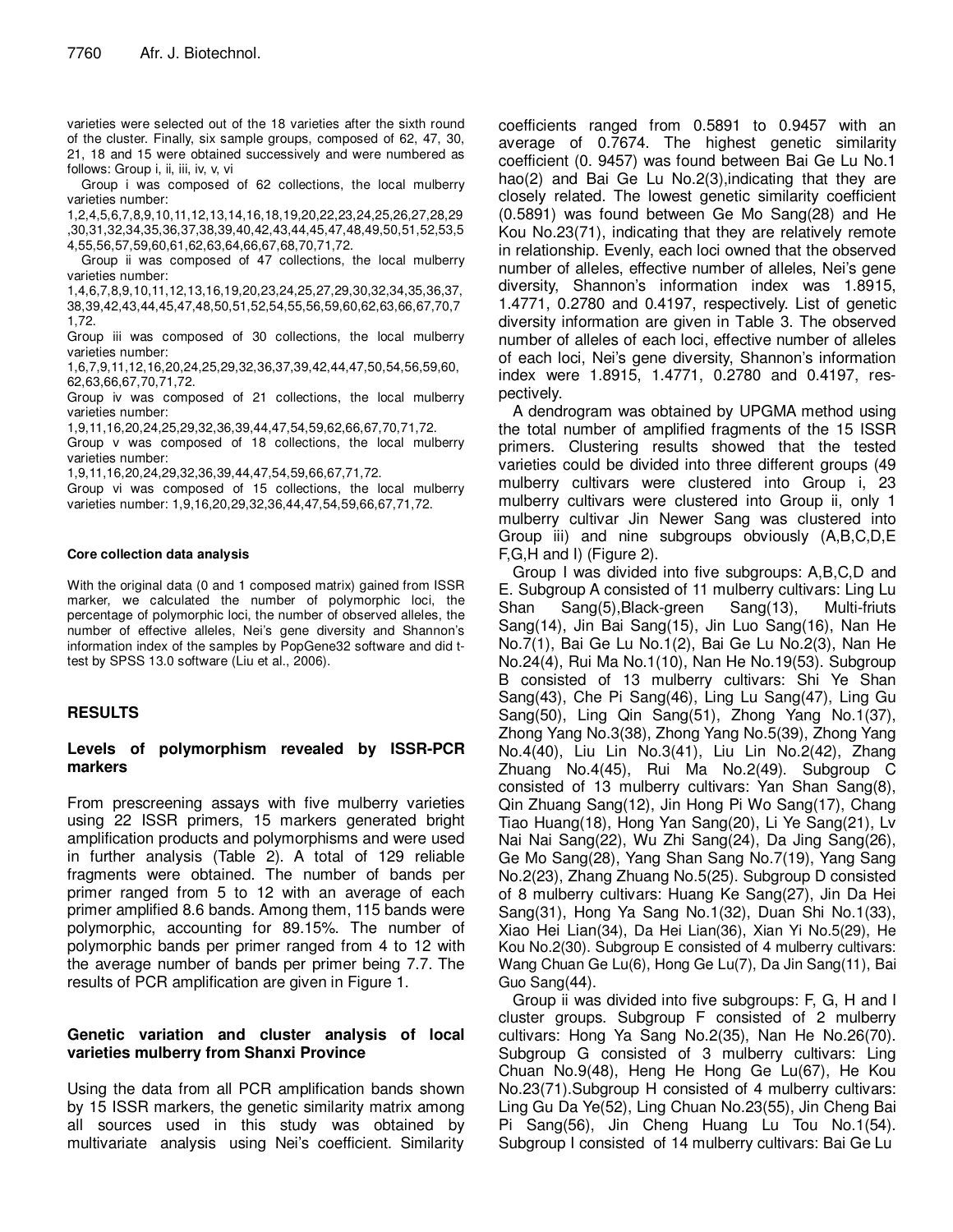| 1                                                                | 2  | з  |    | 5  | 6  | 7  | 8     | 9  |    | 10 | 11 12 |    | 13 | 14 | 15 | 16 | 17 |    | 18 19 | 20 | 21 | 22    |    | 23 | 24 | 72 |
|------------------------------------------------------------------|----|----|----|----|----|----|-------|----|----|----|-------|----|----|----|----|----|----|----|-------|----|----|-------|----|----|----|----|
|                                                                  |    |    |    |    |    |    |       |    |    |    |       |    |    |    |    |    |    |    |       |    |    |       |    |    |    |    |
|                                                                  |    |    |    |    |    |    |       |    |    |    |       |    |    |    |    |    |    |    |       |    |    |       |    |    |    |    |
| bp                                                               |    | W  | 25 | 26 | 27 | 28 | 29 30 |    | 31 | 32 | 33    | 34 | 35 | 36 | 37 | 38 | 39 | 40 | 41    | 42 |    | 43 44 | 45 | 46 |    |    |
| $2000 -$<br>$1000 -$<br>$750 -$<br>$500 -$<br>$250 -$<br>$100 -$ |    |    |    |    |    |    |       |    |    |    |       |    |    |    |    |    |    |    |       |    |    |       |    |    |    |    |
| 49                                                               | 50 | 51 | 52 | 53 | 54 |    | 55    | 56 | 57 | 58 | 59    |    | 60 | 61 | 62 | 63 | 64 | 65 | 66    | 67 | 68 | 69    |    | 70 | 71 | 73 |
|                                                                  |    |    |    |    |    |    |       |    |    |    |       |    |    |    |    |    |    |    |       |    |    |       |    |    |    |    |

**Figure 1.** Electrophoretic pattern of 73 mulberry varieties amplified by primer ISSR02. The numbers in the figure are the same as those listed in Table 1. M is the DNA marker (DL2000).

No.3(57), Hei Ge Lu No.1(58), Jin Hei Ge Lu(59), Yang Cheng Hei Ge Lu(61), Hei Ge Lu No.4(62), Jin Cheng Bai Ge Lu(63),Yang Cheng Bai Ge Lu(64), Ding Dian Bai Ge Lu(65), Ge Lu Sang(68),Yang Cheng Huang Ge Lu(72),Hei Ge Lu No.5(60), Jin Cheng Bai Ge Lu No.1(66), Huang Ge Lu No.2(69), Huang Ge Lu No.1(73).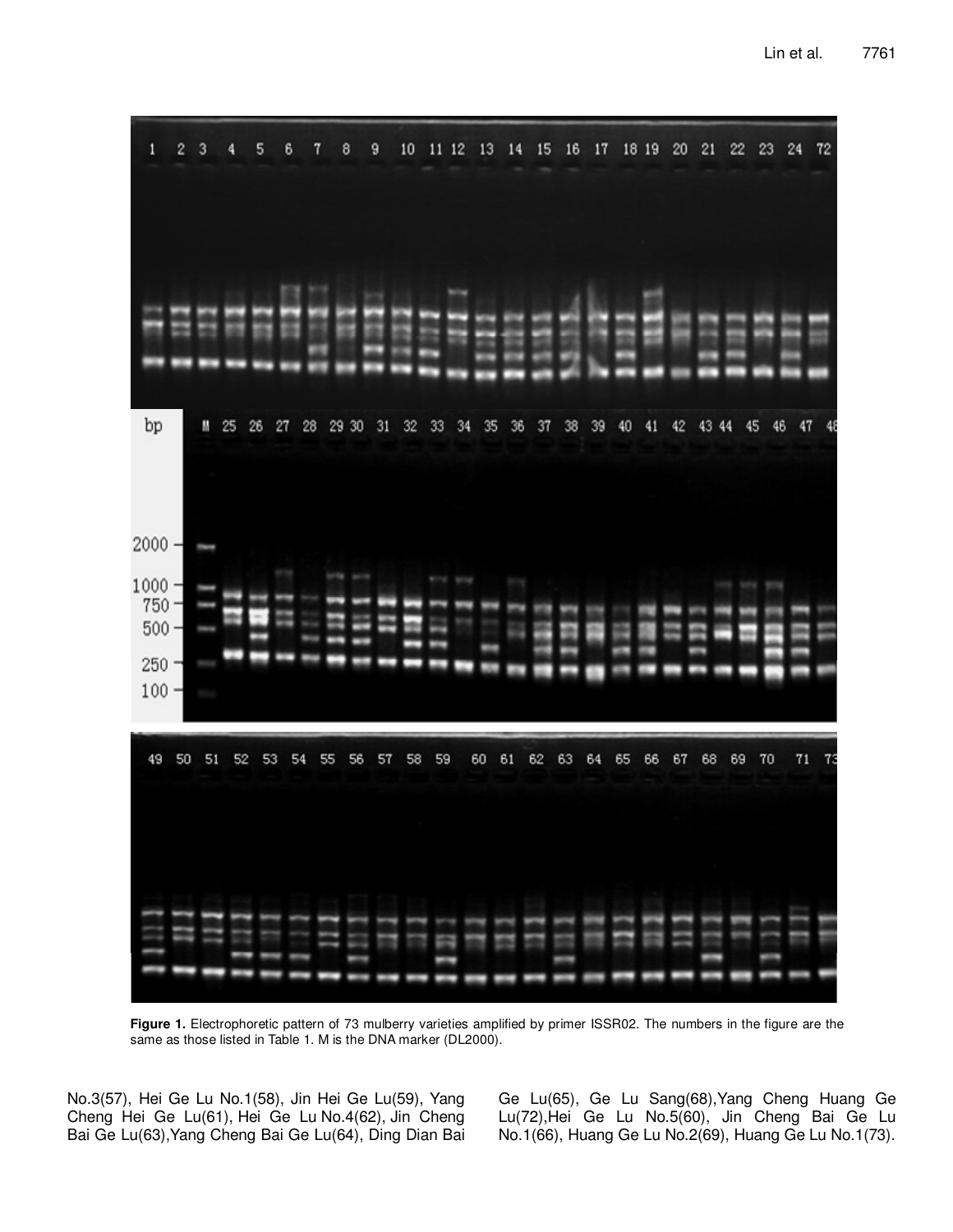## **Table 3.** List of genetic diversity index.



**Figure 2.** A dendrogram obtained by UPGMA for 73 mulberry cultivars based on ISSR markers. The numbers in the figure are the same as those listed in Table 1.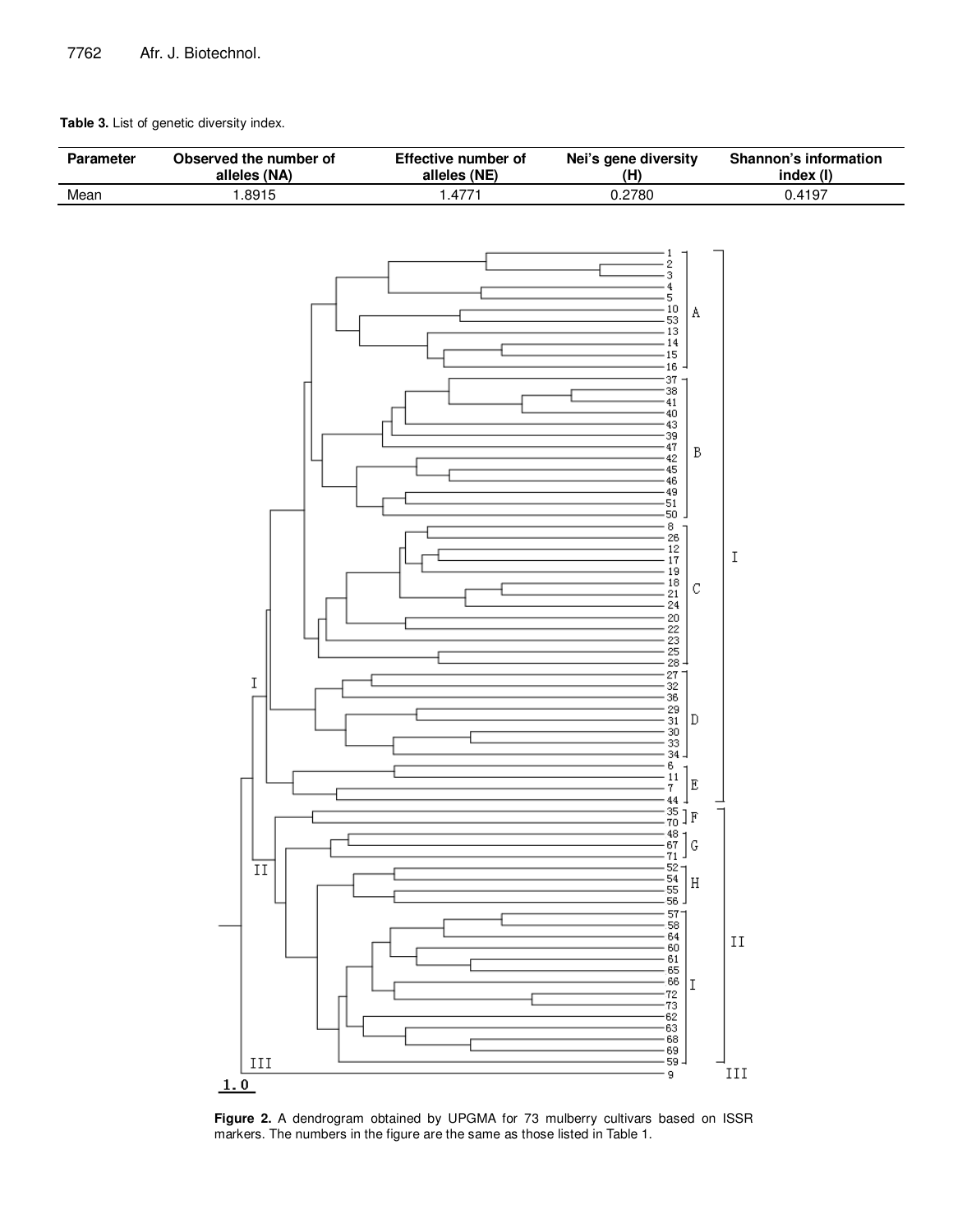**Table 4.** Comparison of genetic diversity among different sampling groups.

| Group     | AS | <b>PS (%)</b> | <b>NPL</b> | <b>PPL (%)</b> | <b>NA</b> | <b>NE</b> | н      |        |
|-----------|----|---------------|------------|----------------|-----------|-----------|--------|--------|
| Initial I | 73 | 100           | 115        | 89.15          | 1.8915    | 1.4771    | 0.2780 | 0.4197 |
| Group     | 62 | 84.93         | 114        | 88.37          | 1.8837    | 1.4842    | 0.2818 | 0.4247 |
| Group i   | 47 | 64.38         | 113        | 87.60          | 1.8760    | 1.4932    | 0.2871 | 0.4317 |
| Group ii  | 30 | 41.10         | 111        | 86.05          | 1.8605    | 1.4990    | 0.2886 | 0.4325 |
| Group iii | 21 | 28.77         | 108        | 83.72          | 1.8372    | 1.4990    | 0.2898 | 0.4337 |
| Group iv  | 18 | 24.66         | 107        | 82.95          | 1.8295    | 1.4876    | 0.2853 | 0.4284 |
| Group v   | 15 | 20.55         | 107        | 82.95          | 1.8295    | 1.4812    | 0.2842 | 0.2842 |
| Group vi  |    |               |            |                |           |           |        |        |

AS= amount of sample; PS= percentage of sample; NPL = number of polymorphic loci; PPL = percentage of polymorphic loci; NA = observed the number of alleles; NE = effective number of alleles; H = Nei's gene diversity;  $I =$ Shannon's information index.

## **Core collection construction**

With the stepwise clustering and random sampling method, six primary core collection groups (i, ii, iii, iv, v, vi) were chosen out, which was composed of 62, 47, 30, 21, 18 and 15 collections, respectively. The ratio of primary core collection samples was 84.93, 64.38, 41.10, 28.77, 24.66 and 20.55%.The number of polymorphic loci, the percentage of polymorphic loci, the number of observed alleles, the number of effective alleles, Nei's genetic diversity and Shannon's information index of Group i, ii, iii, iv, v, vi were calculated by PopGene32 software (the results are shown in Table 4). Comparing the genetic data gained with different groups, we discovered that the number of effective alleles, Nei's genetic diversity and Shannon's information index of Group iv which were composed by 21 samples were the highest among all the groups, although, the number of polymorphic loci, percentage of polymorphic loci, number of observed alleles of Group iv were lower than the initial Group and Group i, ii, iii. When the sampling rate falls to 24.66%, some of the molecular marker loci were lost due to sampling. Therefore, sampling rate of 28.77% is the best and Group iv could preserve the original diversity of samples. So, we regarded Group iv which was composed by 21 samples as the core collection. The core collections were as follows: Nan He No.7(1), Jin Niu Er Sang(9), Da Jin Sang (11), Jin Luo Sang (16), Hong Yan Sang (20), Wu Zhi Sang (24), Zhang Zhuang No.5 (25), Xian Yi No.5 (29), Hong Ya Sang No.1 (32), Da Hei Lian (36), Zhong Yang No.3 (39), Bai Guo San(44), Ling Lu Sang(47), Jin Cheng Huang Lu Tou No.1 (54), Jin Hei Ge Lu (59), Hei Ge Lu No.4 (62), Jin Cheng Bai Ge Lu No.1 (66), Heng He Hong Ge Lu(67), Nan He No.26 (70), He Kou No.23 (71), Yang Cheng Huang Ge Lu (72).

## **Comparison of core collection with initial sample**

The core collection reserved 28.77% of initial sample, nevertheless, its retention rate of the number of poly-

morphic loci, the percentage of polymorphic loci, the number of observed alleles, the number of effective alleles, Nei's genetic diversity and Shannon's information index were 93.91, 93.91, 97.13, 101.48, 104.25 and 103.36 (Table 5), indicating that the core collection could remain the basic structure and the rich genetic diversity of the initial sample.

We did t-test to the parameters of the core collection and initial sample by SPSS software. The results showed that the core collection can well represent the initial sample (Table 6). As seen from Table 6, the variance of effective number of alleles (NE), Nei's gene diversity (H) and Shannon's information index (I) of the core collection were similar to that of the initial sample, the standard deviation of effective number of alleles (NE), Nei's gene diversity (H) and Shannon's information index (I) were not significant at 0.05 levels between the core collection and initial sample, with the exception of observed the number of alleles (NA).

# **DISCUSSION**

China holds over 3000 collections of mulberry germplasm resource, containing 15 species and 4 subspecies. With the amount of mulberry germplasm resource gradually increasing, the conservation, evaluation, research, utilization and management of mulberry would become more and more difficult. The construction study of the core collection was of important significance for the management, utilization, evaluation and identification of germplasm resource. Correct evaluation on genetic similarity of different collections is the premise to construct the core collection; meanwhile, appropriate sampling methods and reasonable percentage were of great importance to construct the core collection. Generally, the sampling percentage was regulated according to the size of the initial collection (Boukema et al., 1997). A low sampling percentage, such as 5 to 10%, was adopted when the size of initial collection is large, whereas a high sampling percentage, such as 20 to 30%,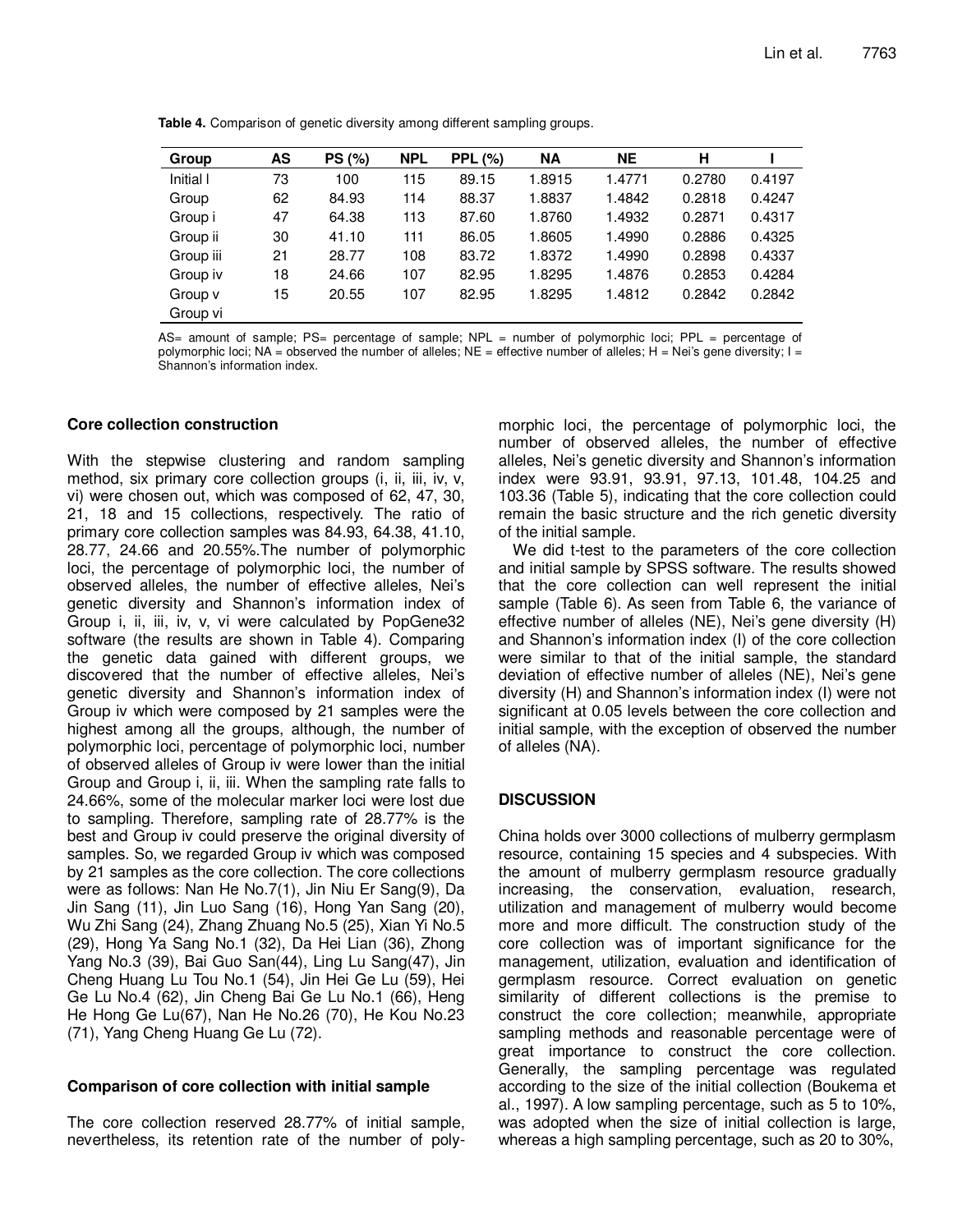**Table 5.** Comparison of the genetic diversity between initial sample and core collection.

| Group                   | Amount of<br>sample | <b>NPL</b> | <b>PPL (%)</b> | ΝA     | NΕ     |        |        |
|-------------------------|---------------------|------------|----------------|--------|--------|--------|--------|
| Initial sample(a)       | 73                  | 115        | 89.15          | 1.8915 | 1.4771 | 0.2780 | 0.4197 |
| Core collection(b)      | 21                  | 108        | 83.72          | 1.8372 | .4990  | 0.2898 | 0.4337 |
| Percentage of b to a(%) | 28.77               | 93.91      | 93.91          | 97.13  | 101.48 | 104.25 | 103.36 |

NPL = number of polymorphic loci; PPL = percentage of polymorphic loci; NA = observed the number of alleles; NE = effective number of alleles;  $H = Nei's$  gene diversity;  $I = Shannon's$  information index.

| <b>Population</b>    | Mean   | <b>Standard</b><br>deviation | <b>Difference</b><br>mean | <b>Difference</b><br>standard deviation | T value | Sig. (2-tailed) |
|----------------------|--------|------------------------------|---------------------------|-----------------------------------------|---------|-----------------|
| NA (Initial sample)  | 1.8915 | 0.3123                       |                           |                                         |         |                 |
| NA (Core collection) | 1.8372 | 0.3706                       | 0.0543                    | 0.2274                                  | 2.710   | $0.008*$        |
| NE (Initial sample)  | 1.4771 | 0.3699                       |                           |                                         |         |                 |
| NE (Core collection) | 1.4990 | 0.3634                       | 0.0219                    | 0.1255                                  | 1.980   | $0.050**$       |
| H (Initial sample)   | 0.2780 | 0.1837                       |                           |                                         |         |                 |
| H (Core collection)  | 0.2898 | 0.1818                       | 0.0118                    | 0.0588                                  | 2.285   | $0.024**$       |
| I (Initial sample)   | 0.4197 | 0.2461                       |                           |                                         |         |                 |
| I (Core collection)  | 0.4336 | 0.2472                       | 0.0139                    | 0.0793                                  | 1.990   | $0.049**$       |

**Table 6.** T-test results of mean, std dev, difference mean, difference std dev, t value between initial sample and core collection.

 $NA =$  observed the number of alleles;  $NE =$  effective number of alleles;  $H =$  Nei's gene diversity;  $I =$  Shannon's information index; \*indicates significant difference at 0.05 level between the core collection and initial sample. \*\*indicates no significant difference at 0.05 level between the core collection and initial sample.

was adopted when the size of initial collection is small (Frankel and Brown, 1984). The size of sample in this study is 73, that is, a small sample. When the sampling rate in this study fell to 24.66%, some of the molecular marker loci were lost due to sampling. Therefore, the best sampling rate of 28.77% was obtained, in other words, the core collection construction in this study is in line with common practice in building the core collection when the size of initial collection is small. Chen et al. (2008) established core collection of mulberry germplasm resources from Shandong and Hebei province based on ISSR molecular markers. In this study, the core collection retained the initial 23.91%, the retention rate of core collection in the number of polymorphic loci, the percentage of polymorphic loci, the number of observed alleles, the number of effective alleles, Nei's genetic diversity and Shannon's information index has reached 89.02, 89.03, 95, 102.24, 103.99 and 101.26%. In our study, the core collection retained the initial 28.77%, the retention rate of core collection in the number of polymorphic loci, the percentage of polymorphic loci, the number of observed alleles, the number of effective alleles, Nei's genetic diversity and Shannon's information index has reached 93.91, 93.91, 97.13, 101.48, 104.25 and 103.36%, respectively. As was shown earlier, most of the parameters of the latter were higher than those of the former, that is to say this study created a good and representative core collection.

Although, the local mulberry varieties in Shanxi Province were rich and abundant and distributed in various localities, including Jincheng county, Lingchuan county, Gaoping county, Changzhi county and other places, but Xu proposed that Qinshui county and(or) Yangcheng county were the origin of the main mulberry varieties in Shanxi Province (Xu , 1991). Clustering results of this study was consistent with Xu′s view. The 73 varieties in Shanxi Province were clustered into 3 categories, 9 sub-categories (A,B,C,D,E,F,G,H,I,). From the categories to see, 22 species of Yangcheng county and 13 varieties of Qinshui county distributed in every category of the three categories; from the sub-category to see, all of eight sub-categories (A, B, C, D, E, F, G, I ) contain varieties from Yangcheng county and/or Qinshui county, only one sub-category (H) with the exception that all the other counties of Shanxi Province introduced the mulberry from the Yangcheng county and/or Qinshui county in time to come. After the introduction and domestication, the locals might use the mulberry local varieties from Yangcheng county and Qinshui county as female or male breeding material, that is, there was gene flow between each other and the local mulberry varieties all over Shanxi Province had a common blood relationship, the clustering results of this study provides an evidence to Xu′s view " the origin of the main mulberry